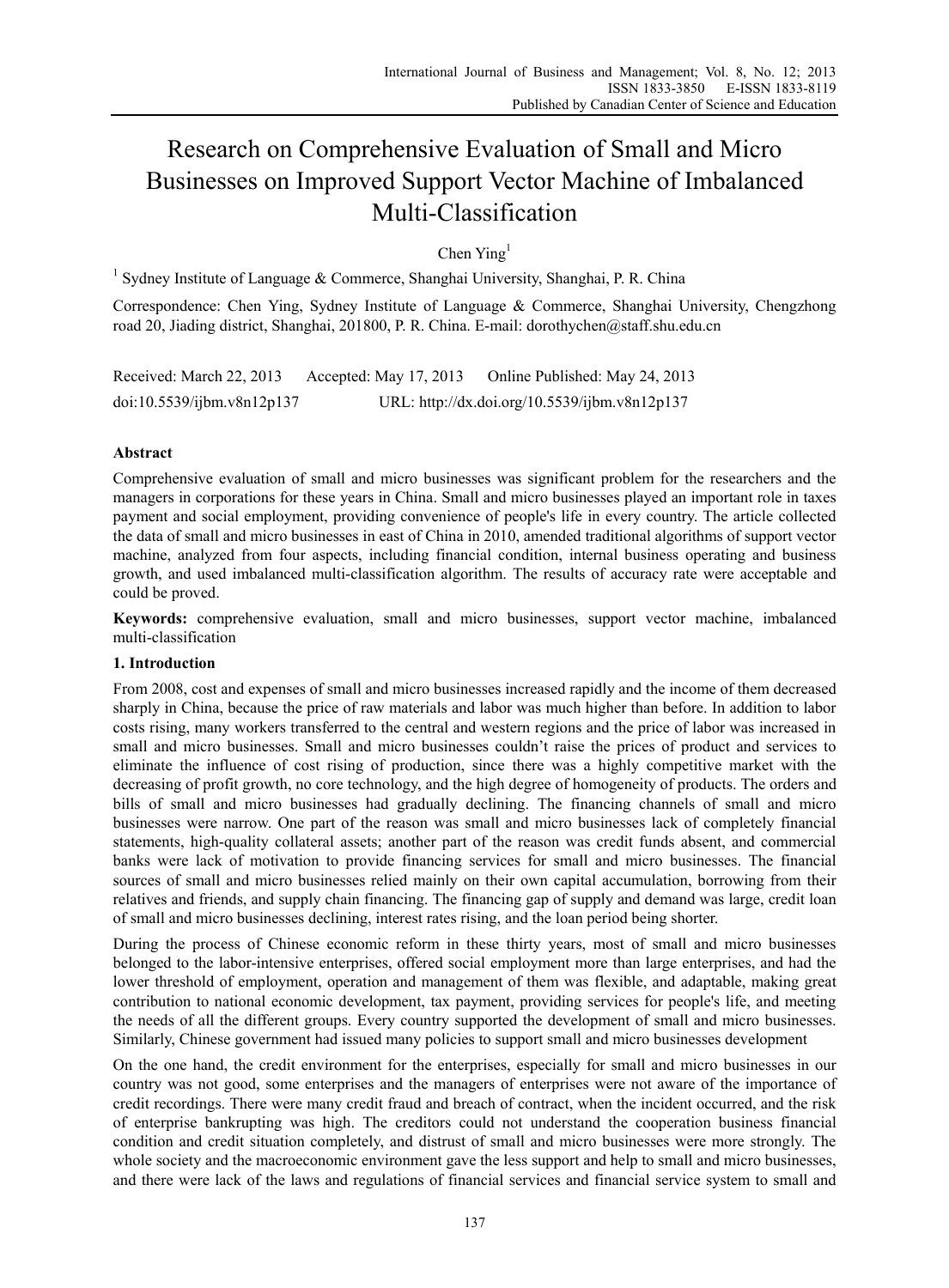micro businesses. The large scale enterprises could loan from commercial bank. However, the growth of small and micro businesses obtained funds to raise capital mainly relying on privately lending and little chance receiving the loans from commercial bank, there was no more financing channels for small and micro businesses. Thus, financing difficulties of small and micro businesses was the most important problem.

On the other hand, commercial banks met the critical competitions and hoped to enlarge the customers and increase revenues and income. Meanwhile, the loans for small and micro businesses were always higher interest rates, loan amount was less, and the loan period was short, higher risk, lending activities was difficult to get legal protection and increase default risk.

Therefore, the researchers and managers had been trying to study how to solve the financing difficulties of small and micro businesses of our country, for the development of small and micro businesses financing mode, system, mechanism and system solutions, to promote the development of small and micro businesses s, the upgrading of the industrial structure, and maintain social stability, promote the steady development of the national economy.

Furthermore, it was necessary to accelerate the construction of social credit system, reduce the cost of information collection. The relevant departments needed to guide small and micro businesses to abide by the small and medium-sized enterprise accounting system and standards and to standardize financial reports, and aimed at the defects of the financial data of small and micro businesses not to be standardized. Thus, the comprehensive evaluation system should be built up and included more non-financial information into the scope of examination, reflecting comprehensive perspectives of small and micro businesses.

#### **2. Literature Review**

Support vector machines (SVM) was firstly put forward by Corinna Cortes and Vapnik in 1990's, which always was used to solve problems with nonlinear and high-dimensional pattern recognition. Support vector machine could analyze time series data and classified question data, and solve the problem of comprehensive evaluation and forecasting problems well.

Sample data classification problems in real life are imbalance classification, also is the number of each class of data samples are inconsistent The need for algorithm constantly breakthrough, find a good algorithm can solve the imbalanced data classification, improvement or data sampling technique, undersampling or oversampling, the data set to achieve balance, constantly improve the classification accuracy rate. Sampling is to sample more categories, number of less sampling, reached number and less data type of sample is close to the results, to meet the two types of equilibrium results in the data distribution, but may also remove an important problem with sample data, which leads to the majority class information loss.In contrast, over sampling is to copy the sample data of the minority class, repeated sampling for the minority class samples, the amount of sample data in order to achieve the most kind of close, will increase the amount of computation and computation task.

At present, cost sensitive learning is mostly used algorithm for imbalanced classification problem, which distributed different costs to different training samples, usually learning cost of small data sample is lower than others, in order to achieve balanced sample classification algorithm results. Zhou Z. H. etc. firstly (2006) used this method to solve multi-classification problem, then (2006) combined cost sensitive learning with neural network method to improves the measuring precision. Yan M. S. etc. (2007) integrated cost sensitive learning into average boosting method, and received better results. Many scholars studied cost sensitive learning algorithm. Improved support vector machine algorithm is the effective method to solve imbalance classification problems.

#### **3. Research Methodologies**

Support vector machine is established for separating hyperplane to classify each class. The training data set of binary classification problem is  $x$ i $\in$ Rn,i=1, 2, …, l, corresponding classification level is  $y$ i $\in$  {-1, 1}, i=1,2,…,l, the formula is linear soft margin algorithm, the formula of optimization problem is:

$$
\min_{w,b} \frac{1}{2} ||w||^2 + C \sum_{i=1}^{l} \xi_i
$$
  
s.t.  $yi((w \cdot xi) + b) \ge 1 - \xi i, i = 1, ..., l$   
 $\xi_i \ge 0, i = 1, ..., l$ 

The parameter C is balance the training accuracy and generalization ability. $\xi$  is slack variable, w∈Rn is weight vector, to explain the position hyperplane separating each kind of space. B is the moving error of hyperplane location. Interpretation function is: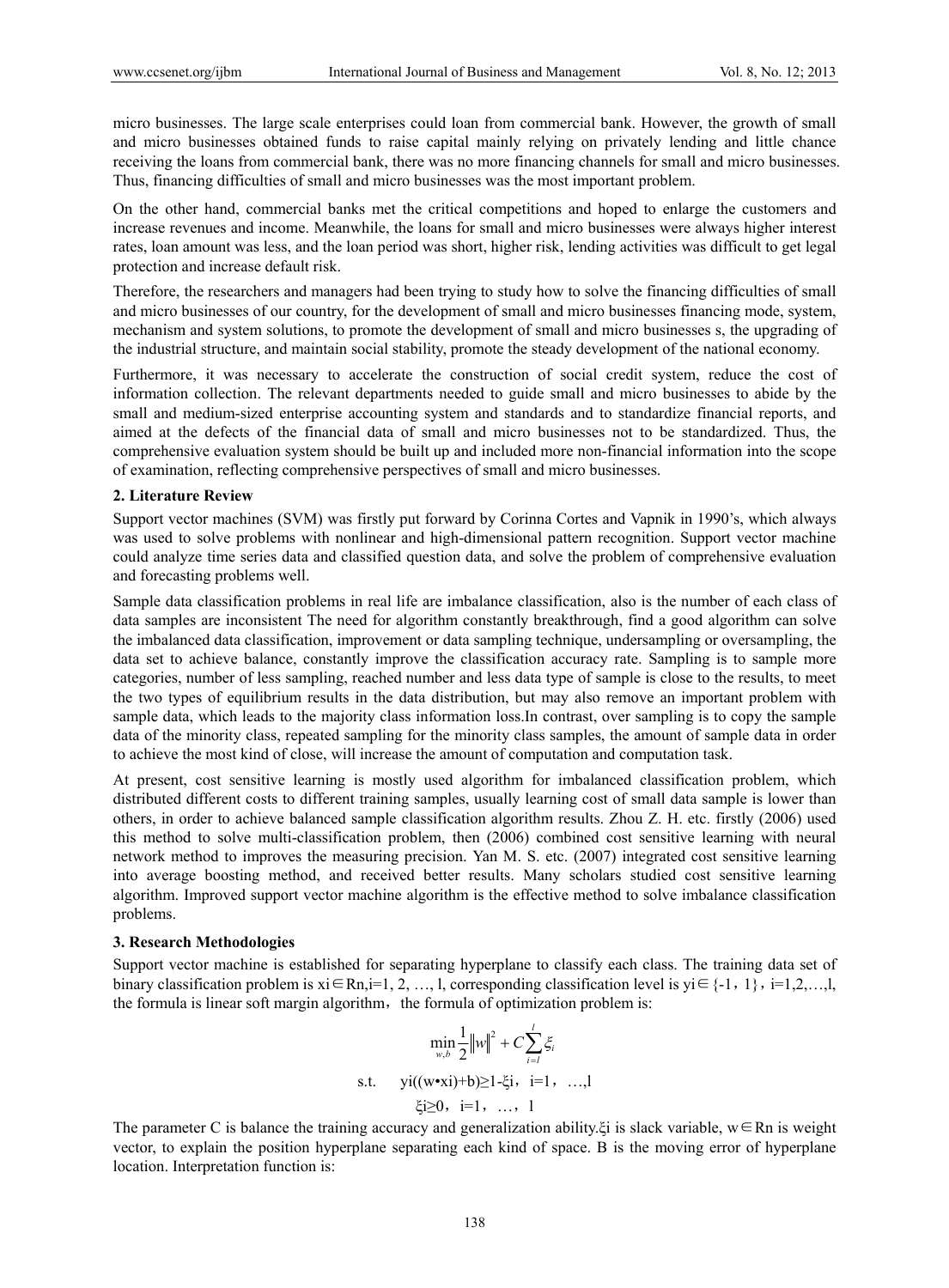## $f(x)=sgn((w.x)+b)$

Lagrange multiplier method solved to the dual problem is used to find the solution of this kind of optimization problem:

$$
\min_{\alpha} \frac{1}{2} \sum_{i=1}^{l} \sum_{j=1}^{l} y_{i} y_{j} (x_{i} \cdot x_{j}) \alpha_{i} \alpha_{j} - \sum_{j=1}^{l} \alpha_{j}
$$
  
s. t. 
$$
\sum_{i=1}^{l} y_{i} \alpha_{i} = 0
$$

$$
0 \le \alpha_{i} \le C, i=1,...,l
$$

Usually, the solution  $\alpha$  \*of dual problem is less, the corresponding decision hyperplane is decided by several support vector.

$$
f(x)=sgn((w^*\bullet x)+b^*)=sgn(\sum_{i=l}^l\alpha_i^*y_i(x_i\bullet x)+b^*)
$$

There are many practical problems are not solved by linear classification method, support vector machine is the method, which inputted n-dimensional sample data into nonlinear function  $\Phi(\cdot)$ , to map to the high dimensional space, used kernel function K (x<sub>i</sub>, x<sub>i</sub>) to replace the nonlinear function ( $\Phi$  (x<sub>i</sub>),  $\Phi$ (x<sub>i</sub>)), and obtained the decision function:

$$
f(x) = \text{sgn}(\sum_{i=1}^{l} \alpha_i^* y_i K(x_i \bullet x) + b^*)
$$

System comprehensive learning algorithm is the kind of machine learning method for high dimensional classification and regression problems. Different from the independent classification method, system comprehensive learning algorithm is the classification method to construct a series basic classifiers, then according to combined results from each classifiers, as the new sample data to classify continuously, that is, system comprehensive learning algorithm is divided into two major steps: the first step is to design and build up a series basic classifiers, the second step is to integrate the existing classifier, to do the weighted or unweighted data treatment processing, and to get the final classification result. Therefore, system comprehensive learning algorithm is widely used due to be improved learning stage efficiency and accuracy of the classification algorithm. Improved the accuracy of system comprehensive learning algorithm need much more classifiers offsetting the classified errors between the kinds of classifiers, and improving the accuracy and efficiency of the classification algorithm. Many scholars researched many aspects of classification algorithm, including subdividing and segmenting the data samples of training sets, adjusting control variables for attribute, controlling output results from the classifies, and using random number in machine learning algorithm, simultaneously, to introduce composite classifiers into it. Combined different compound classifier algorithm and different integrated comprehensive algorithm could obtain different system comprehensive machine learning algorithms.

Vector quantization, also called pattern matching quantization processing, usually used for compression of data loss. If the training set was composed by 1 vectors,  $T = \{x_1, x_2, \ldots, x_l\}$ , vector quantization used set T, Code= $\{c_1, c_2,...,c_M\}$ , vector c<sub>i</sub>, every vector (i=1, 2, …M) also called support vector, all the support vectors to form a series of hyperplane, segmented higher dimensional space , forming a plurality of separating space:

$$
V = \{V_1, V_2, ..., V_M\}, \quad V_i = \{x \in T: \quad ||x - c_i|| \le ||x - c_j||, j \ne i\}
$$
  
 $i = 1, ..., M$ 

Each separated space had support vectors. It is necessary to find the classifier rules, and super support vector V, minimize the error of classification and structural risk, which is:

$$
D = \frac{1}{Mn} \sum_{i=1}^{l} \|x_i - \phi(x_i)\|^2
$$

The n was the number of support vector dividing hyperplane.

This algorithm mainly includes three steps: segmentation, training, aggregation:

a) Because undersampling and oversampling methods were always defective, it was necessary to overcome the problem of information loss or interference noise increasing, it was required to modify sampling technique. Therefore, to reclassify conventional sample data packet achieved the effect of balanced classification. The negative categories (negative subsets) of collected data sample was less than and needn't further sub-classify,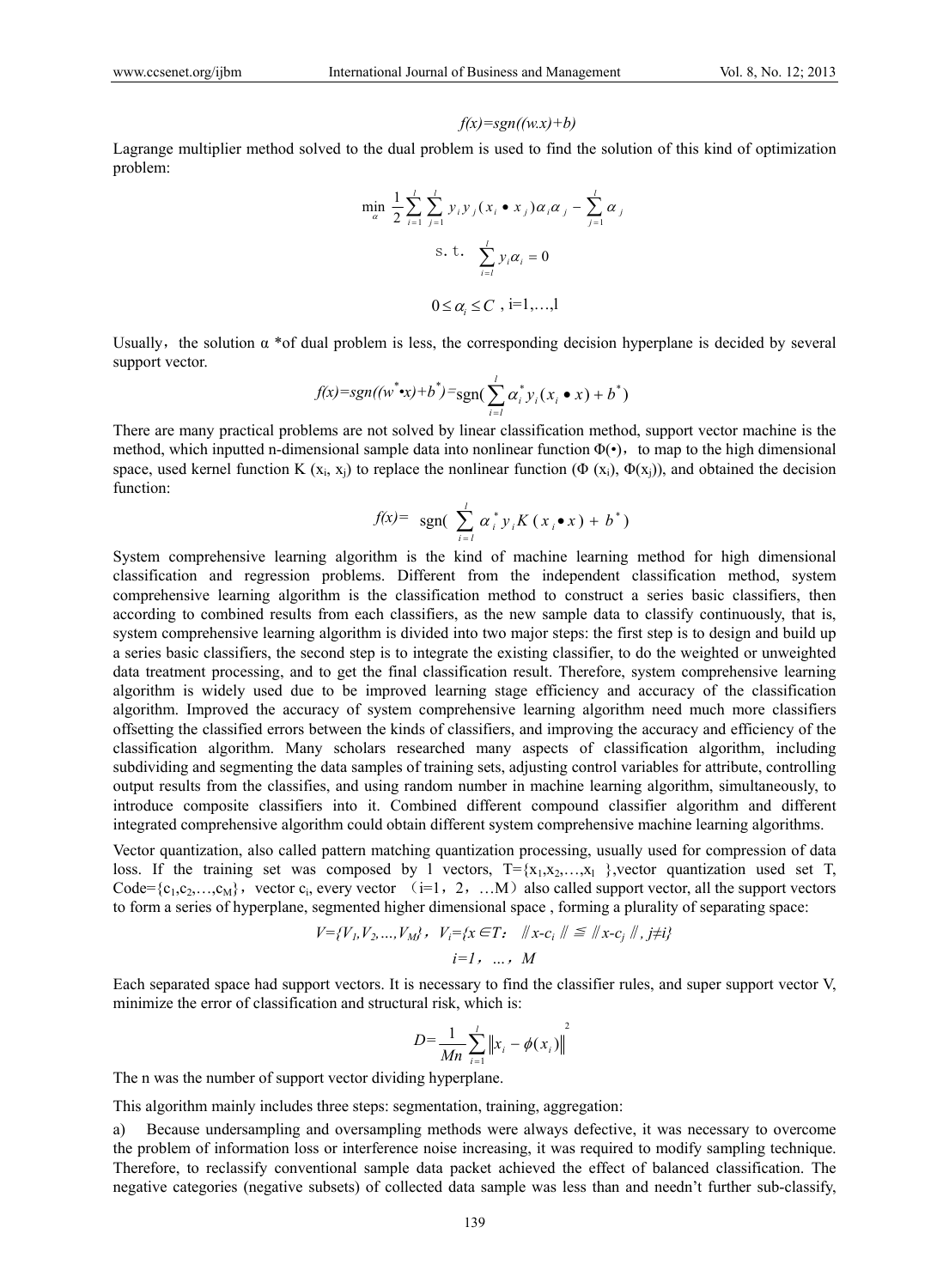and the data of positive categories (positive subsets) required detailed subdivision, the classification of samples classified into k subcategory, according to the collected data, after data cleaning the samples were divided into 7 to 9 subcategories.

b) Treating the sample of less data firstly, for sample data in 2010, the seventh classes of samples only had 2 data, however, it was negative category (negative subsets). If the traditional method was used only directly removing the negative categories, a detailed classification only for the positive class sample data. Divided into the learning algorithm of K classification, support vector machine was used to classify the sample data and keep negative data sample category. Negative data category had been sampling classified and this small amount of sample must be retained as important role.

c) After training, the analysis method for this kind of problem integrated for each independent basic categories, according to the distance between each feature vector for each class of sample data, and distinguished different categories, firstly isolated the sample data of negative categories (negative subsets), then separated the positive class (positive subsets) of sample data, if for the data sample of new test set were distinguished the data categories by previously formed learning classifier of support vector machine.

## **4. Conclusion**

The variables had financial perspective, internal business perspective and growth perspective ,and included the life of business, educational level of business manager, debt ratio (total liabilities / total assets), current ratio (total current assets/total current liabilities), owner's equity in the enterprise, accounts receivable turnover, the growth of operating income, the growth rate of sales revenue, rate of return on owners equity, the length of company setting up, the credit record of the business, industry policy for the business, the local economic environment of business, the assets owned by business managers, the ownership of business area (leasing or owner) , rate of produce and sale (the volume of sale/the volume of production) , the equipment utilizing rate. After data standardized, support vector machine method classifier selection was carried on by Matlab 7.0 (2009 edition) and libsvm (software written by National Taiwan University Professor Lin Zhiren), to do 1-7 class multi-classification. Nuclear function is Gaussian radial nuclear function, which was mainly used to solve the classification problem of the lack of prior experience. Variable parameters were the error penalty parameters and Gaussian kernel parameter. C represented in the following table was the error penalty parameter, which meant error tolerance, the higher was the value, and the lower were the tolerable errors. This kind of Support vector machine classification model chose gamma radial basis function as kernel function, to implicitly determine the mapping data to the distribution of the new features space. The formula of experimental accuracy is:

Accuracy rate of accuracy = accurate sample classification number  $/$  number of sample data.

The selection of parameters setting of the method was gradually narrow range. Firstly it took a wide range of parameters, such as the 100-10000 experiment, and then divided the most accurate range, gradually narrowing the scope of the trial after repeated testing analysis, found the following range of parameters:

 $c = (1800, 1900, 2000, 2100, 2200, 2500, 2700)$ 

 $gamma = (0.001, 0.003, 0.005, 0.007, 0.009)$ 

The test results of this range were relatively better than the other parameters range selection of multiple parameters for unbalanced multi-classification problem, and the wide range of parameters were better than a single parameter experiments to explain the effectiveness of the method. Analyzing training sets and testing sets obtained the results shown in the following table:

| $\mathbf c$<br>gamma | 1800   | 1900   | 2000   | 2100   | 2200   | 2500   | 2700   |
|----------------------|--------|--------|--------|--------|--------|--------|--------|
| 0.001                | 0.7091 | 0.697  | 0.697  | 0.7091 | 0.7091 | 0.7152 | 0.7091 |
| 0.003                | 0.7758 | 0.7697 | 0.7636 | 0.7576 | 0.7636 | 0.7697 | 0.7818 |
| 0.005                | 0.7879 | 0.7818 | 0.7818 | 0.7818 |        | 0.7879 | 0.7697 |
| 0.007                | 0.7879 | 0.7818 | 0.7879 | 0.7879 | 0.7818 | 0.7818 | 0.7879 |
| 0.009                | 0.7818 | 0.7818 | 0.7818 | 0.7818 | 0.7818 | 0.7758 | 0.7758 |

Table 1. The accurate rate of multi-classification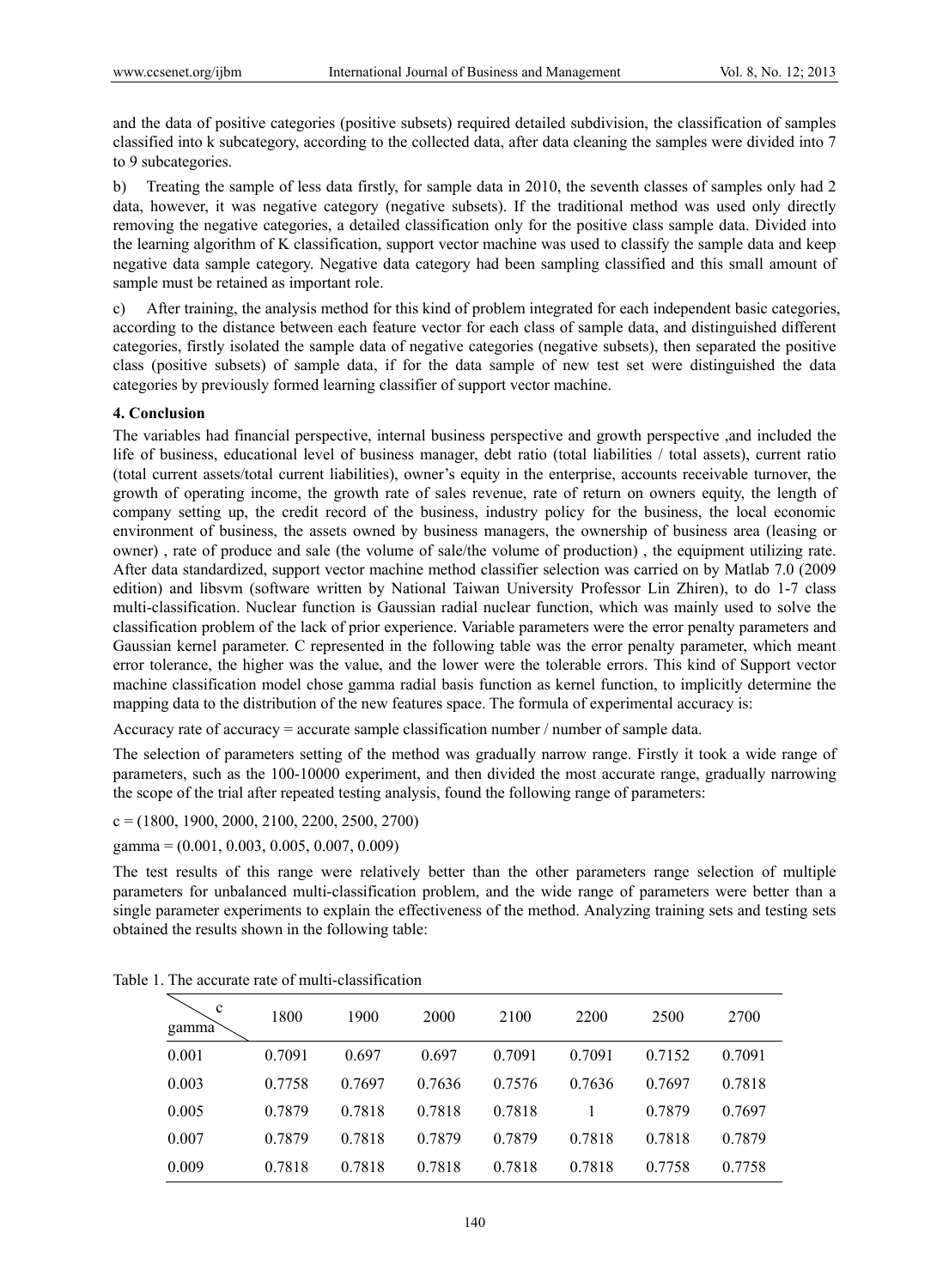The results of comprehensive evaluation of small and micro businesses on improved support vector machine of imbalanced multi-classification were verified effective reasonable and conceivable. The task of research in future should be focus on how to collected the other data of qualitative variable and improve the accuracy of imbalanced multi-classification, extending imbalanced multi-class classification to solve other social problems.

And it was provided the policy suggestion to help small and micro business: firstly, it is to reduce tax burden of small and micro businesses, and strengthen the various supporting policies of small businesses. Secondly, small and micro businesses need to need to strengthen the development of brand and the channels of sales. Small and micro businesses are going to register their own brands and patents. Thirdly, the government should encourage financial institutions servicing to the development of small and micro enterprise, such as the credit company of small business loans, and its innovation of business model, product innovation, credit technology and management idea. Fourthly, it is to accelerate the construction of social credit system, reduce the cost of information collection, standardize and build up the comprehensive evaluation system of small and micro businesses.

However, the limitations of the research methodology were obviously. Whether or not the research methodology solve the imbalanced multi-classification of great deal of number sample data, The decision rules of classification based on the view that design evaluation criteria still needed further study, setting and adjusting the classification rules would affect the analysis results. And it needed further research to determine the more variables to increase or decrease in the future analysis.

## **References**

- Atish, P. S., & Huimin, Z. (2008). Incorporating domain knowledge into data mining classifiers: An application in indirect lending. *Decision Support Systems, 46*, 287-299. http://dx.doi.org/10.1016/j.dss.2008.06.013
- Cheng-Lung, H., Mu-Chen, C., & Chieh-Jen, W. (2007). Credit scoring with a data mining approach based on support vector machines. *Expert Systems with Applications, 33*, 847-856. http://dx.doi.org/10.1016/j.eswa.2006.07.007
- Chong, W., et al. (2008). Customer credit evaluation model based on support vector machine in e-business environment. *China Management Science, 10*, 368-373.
- Cristianini, N., & Shawe-Taylor, J. (2004). *Introduction to support vector machines* (Chinese ed.). Chinese electronics industry publishing house.
- Fen, D., et al. (2009). Application of ant colony neural network to credit evaluation of small and middle enterprises. *Computer Technology and Development, 10*, 218-221.
- Naiyang, D., et al. (2009). *Support vector machines: theory, algorithm and development*. Chinese scientific publishing house.
- Shu-Ting, L., Bor-Wen, C., & Chun-Hung, H. (2009). Prediction model building with clustering-launched classification and support vector machines in credit scoring. *Expert Systems with Applications, 36*, 7562-7566. http://dx.doi.org/10.1016/j.eswa.2008.09.028
- Steven, F. (2010). Credit scoring for profitability objectives. *European Journal of Operational Research, 202*, 528-537. http://dx.doi.org/10.1016/j.ejor.2009.05.025
- Sun, Y. M., Mohamed, S., Wongak, C., & Wang, Y. (2007). Cost-sensitive boost for classification of imbalaned data. *Journal of Pattern recognition, 2007*(40), 3358-3378. http://dx.doi.org/10.1016/j.patcog.2007.04.009
- Wen-bing, X., et al. (2007). Based on support vector machine model for credit assessment and risk. *Chinese science abstract, 22,* 284.
- Wenjing, C., & Yingjie, T. (2010). Lp-norm proximal support vector machine and its applications. *Procedia Computer Science, 1*, 2411-2417.
- Wun-Hwa, C., & Jen-Ying, S. (2006). A study of Taiwan's issuer credit rating systems using support vector machines. *Expert Systems with Applications, 30*, 427-435. http://dx.doi.org/10.1016/j.eswa.2005.10.003
- Xiufu, S., et al. (2009). *SVM prediction method for assessing the financial credit rating of the listed companies in stock market.* Doctoral thesis in East China Normal University.
- Yi-feng, Z., et al. (2005). A comparison of multi-classification methods for credit risk assessment in commercial banks. Proceedings of *the 24th Chinese control conference,* 1734-1737.
- Zhi-chun, X., & Zong-jun, W., et al. (2008). Introducing the non-financial factor empirical study on early